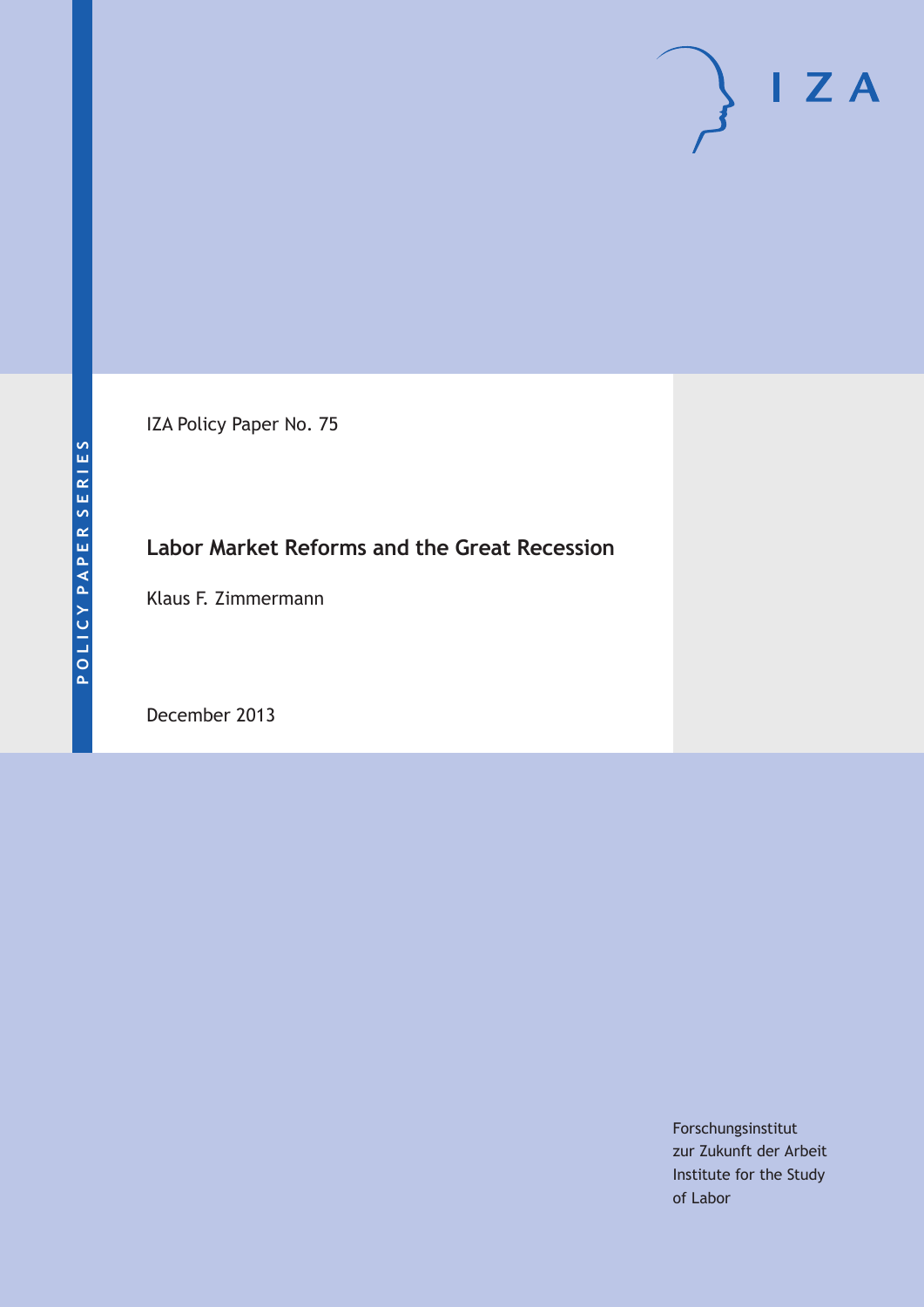# **Labor Market Reforms and the Great Recession**

**Klaus F. Zimmermann**

*IZA and University of Bonn*

Policy Paper No. 75 December 2013

IZA

P.O. Box 7240 53072 Bonn **Germany** 

Phone: +49-228-3894-0 Fax: +49-228-3894-180 E-mail: [iza@iza.org](mailto:iza@iza.org)

The IZA Policy Paper Series publishes work by IZA staff and network members with immediate relevance for policymakers. Any opinions and views on policy expressed are those of the author(s) and not necessarily those of IZA.

The papers often represent preliminary work and are circulated to encourage discussion. Citation of such a paper should account for its provisional character. A revised version may be available directly from the corresponding author.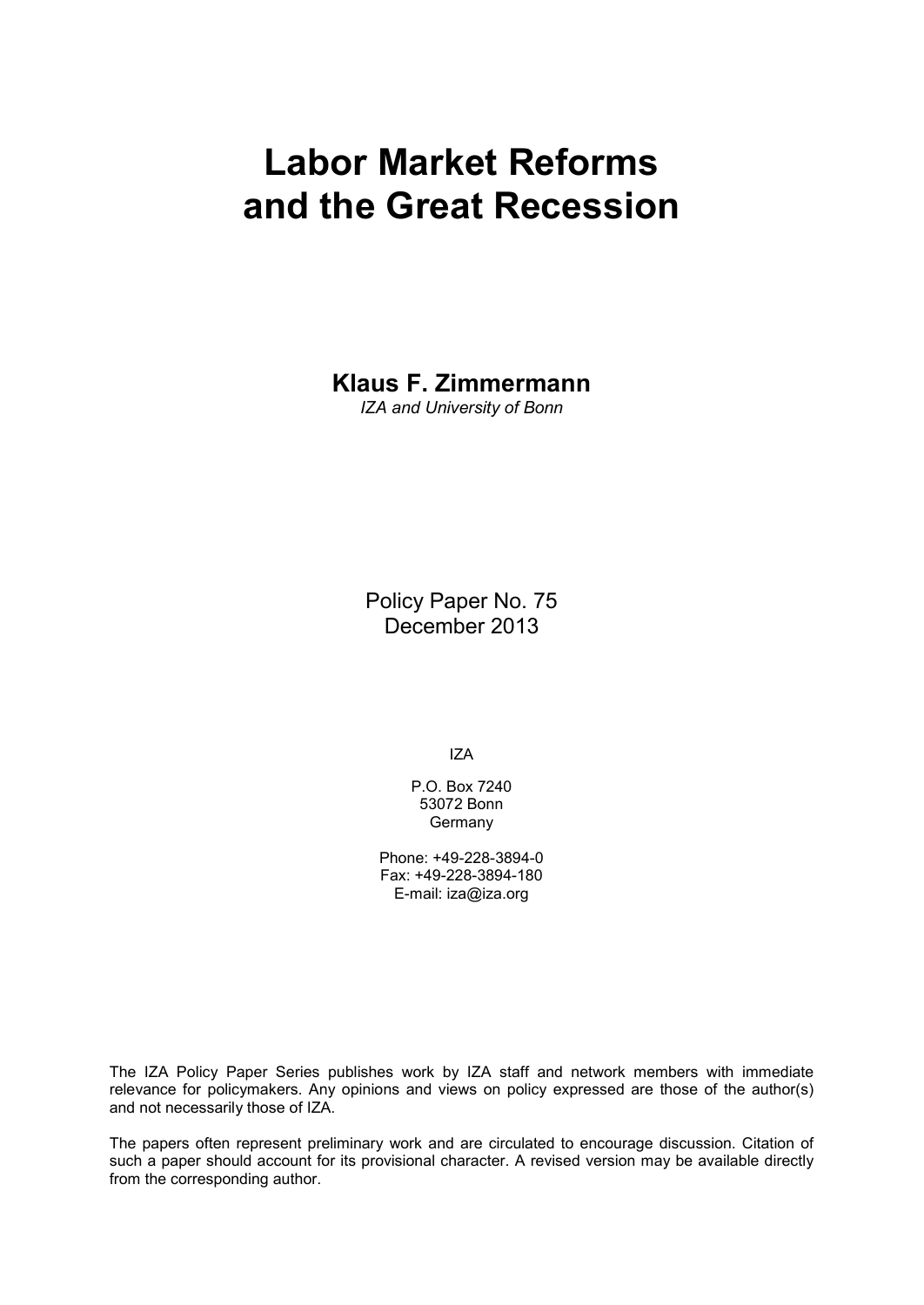IZA Policy Paper No. 75 December 2013

# **ABSTRACT**

### **Labor Market Reforms and the Great Recession[\\*](#page-2-0)**

Germany can be regarded as a showcase for labor market reforms. Moreover, its labor market responded only mildly to the Great Recession. This paper assesses the role of the labor market reforms for the latter development. Against this background, general lessons are drawn from the German experience that include, for example, placing a greater emphasis on work incentives, individual responsibility and flexibility in combination with a solid level of social cohesion. Although it is clear that there is no one-size-fits-all solution, models and approaches that are developed for a specific country context can draw upon a number of features of the German model.

JEL Codes: J21, J68, P52, O57

Keywords: economic crisis, Germany, short-time work, unemployment, labor market institutions, internal flexibility

Corresponding author:

Klaus F. Zimmermann IZA P.O. Box 7240 53072 Bonn Germany E-mail: [zimmermann@iza.org](mailto:zimmermann@iza.org)

<span id="page-2-0"></span>**\*** This is a revised and updated version of Zimmermann (2013). It has been the basis for several invited lectures I have delivered in 2013, including the public speech on October 4 at Georgia State University in Atlanta/USA on "Labor Market Reforms and the Great Recession" visiting the Andrew Young School of Policy Studies, the Fall conference on "Labor Market Reforms" of the Norwegian School of Economics (Bergen) on October 29 in Oslo/Norway and the 30th Anniversary Conference of the Centre for Economic Policy Research (CEPR) on November 21 on "Economic Research and Economic Policy" in London/UK. I wish to thank Pierre Cahuc, Daniel Cohen, Glenn Harrison, Victor D. Norman, Richard Portes, Stephan Richter, Ulf Rinne, Erdal Tekin, and James Weyhenmeyer for insightful comments and discussions.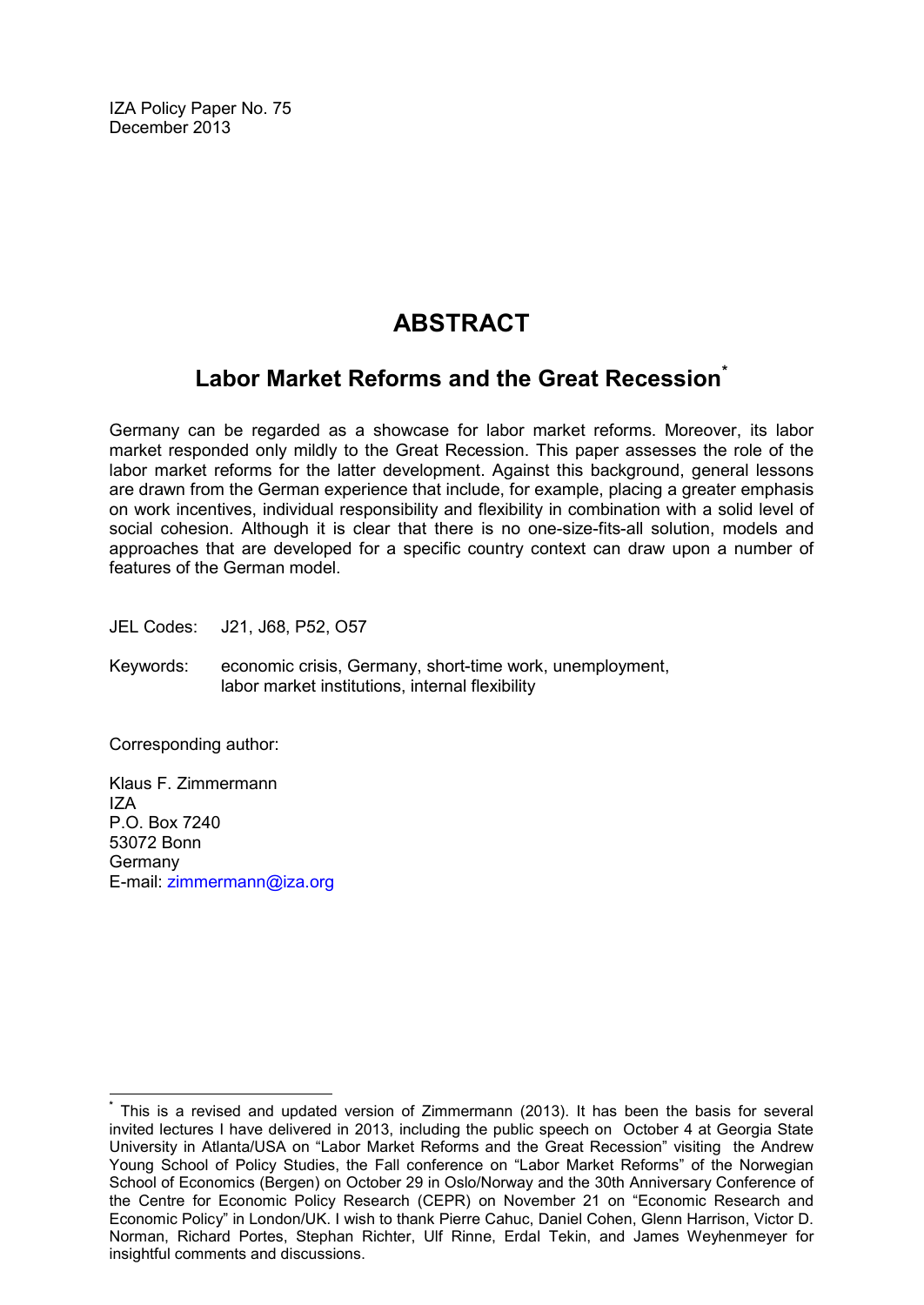Germany's economy has proven to be quite resilient with regard to weathering the effects of the global financial crisis (see, e.g., Rinne and Zimmermann, 2012). Alone among Europe's largest economies, Germany's unemployment rate was hardly affected by the Great Recession. And it even continued to decline soon afterwards. Given that unemployment levels had been chronically high for several decades and escalated around 2005 that came as quite a surprise. Figure 1 exhibits this German success in comparison with the EU-15, the United States and the United Kingdom.



Figure 1: Selected Unemployment Rates (1991-2012).

Some analysts have explained this performance as a result of Germany's export focus and/or the benefits of the euro. As tempting as it may be to embrace this explanation, it falls way short of capturing the range and depth of the real reform process that came to bear in Germany.

For the sake of a prosperous economic future for Europe, and for the benefit of the countries that have not managed to achieve the same success—principally Italy, France and Spain—it is of pivotal importance to understand precisely what brought about success in Germany.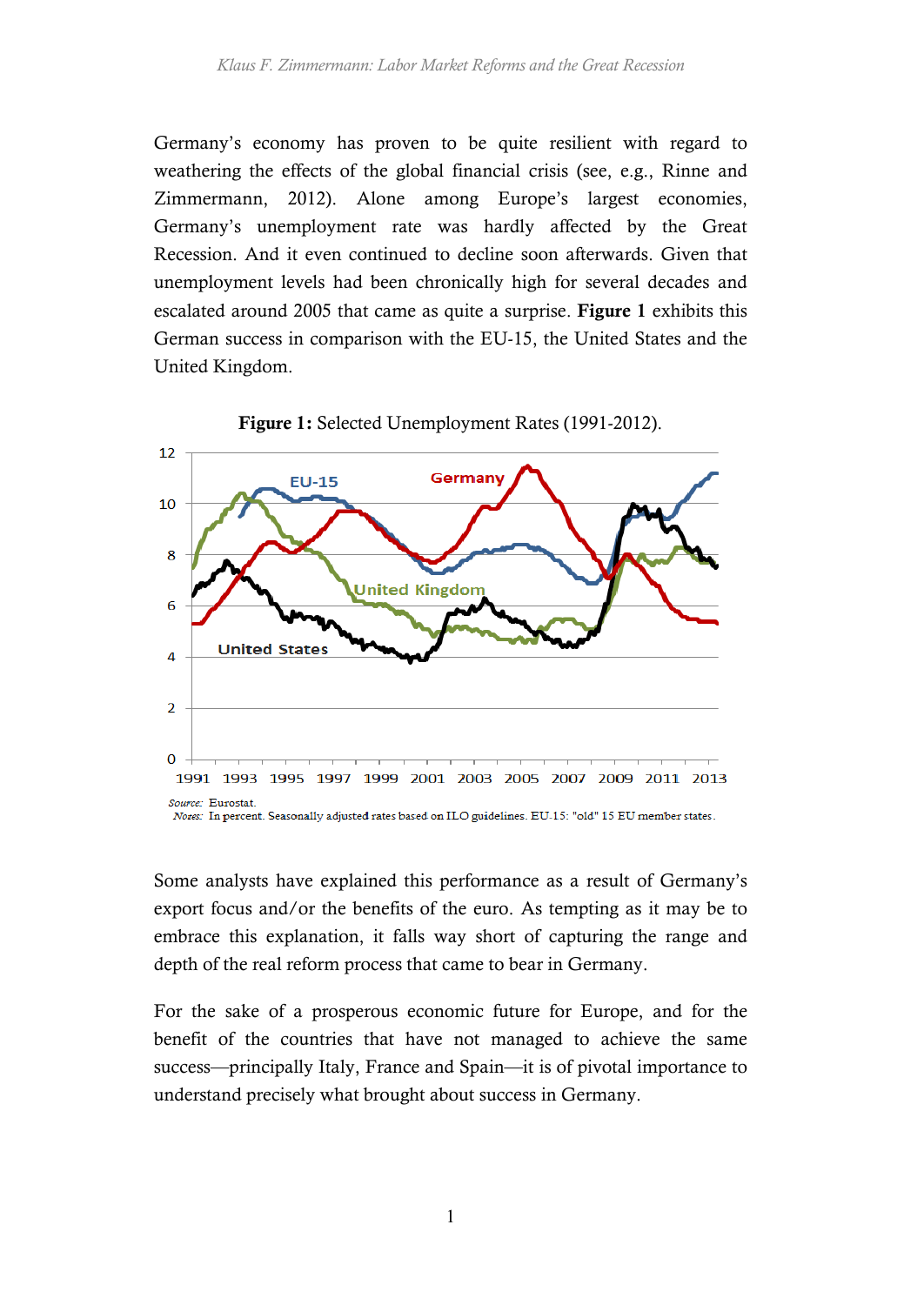First and foremost, it was a *national willingness to embrace the real problem factors* head on. After all, any country can go on only for so long putting its collective head into the sand. Germany had done plenty of that in the 1970s and 1980s when the cumulative effects of high-wage and high-benefit policies that were no longer supported by productivity trends became apparent.

But at some point, a strong sense of realism prevailed. In Germany's case, it came from an unexpected quarter. A center-left chancellor, Gerhard Schroeder, determined that, in order to serve the country's long-term interests, he had to address the overall situation. In particular, *tax and benefit levels needed to be adjusted* if the country's economy—and, in the ultimate analysis, all its employees—were going to have a promising future in the global economy.

The so-called Agenda 2010 was implemented 2003 to 2005 at great political cost to the chancellor and his party, but the country as a whole benefited tremendously. Unemployment benefits were significantly curtailed, mainly to give people a true *incentive to look for a job*, even if it meant traveling a longer distance. This straightforward reform caused the intended behavioral effects. Faced with low support payments, the inclination to go to work again in order to exit from unemployment rises significantly.

Figure 2 shows that population groups that had previously been characterized by comparatively low participation rates experienced substantial improvements in this regard. Next to female workers', lowskilled workers' and younger workers', in particular older workers' participation in the labor market increased massively, from around 50 percent in the early 2000s to more than 70 percent in 2011. This increase is huge, but in line with several empirical studies documenting the substantial responsiveness of older workers to early retirement options, which were phased out in Germany as part of the reforms.

In many ways, there is no particular magic to the German policy approach. It could be summed up with the old dictum: When you find yourself in a hole, stop digging. Quite often, effective labor policy and labor market reforms can be boiled down to such commonsensical, almost trivial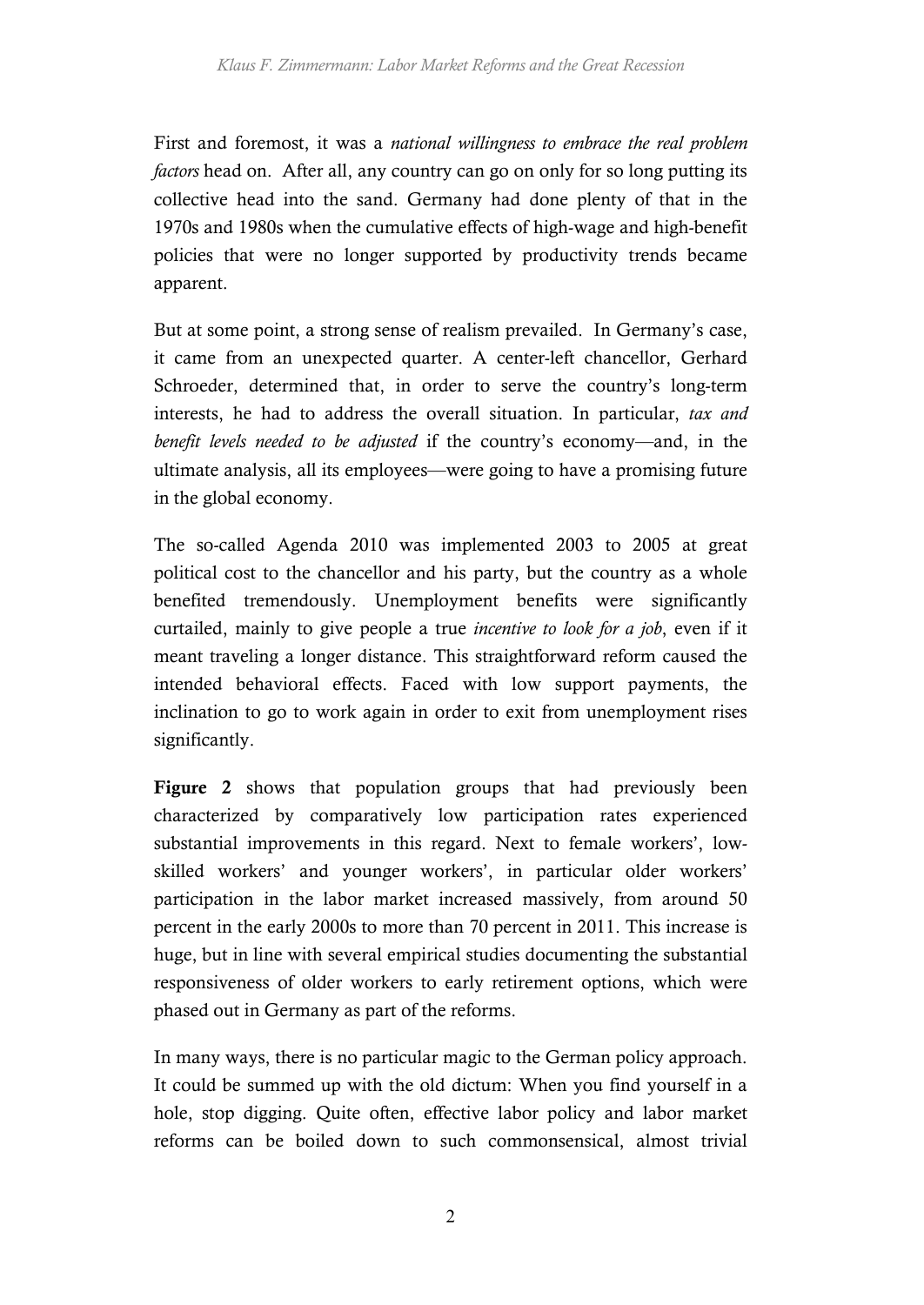statements. The key is to bring a sense of pragmatism and realism back to the political world. It seems to excel mainly in the mono-directional piling up of promises that become increasingly unsustainable financially.



Figure 2: Labor Force Participation Rates (2000-2011).

In the German case, an unexpected force in the transformation equation was the aftermath of the country's unification, which actually served as a crucial reminder for Germans to come back to their senses. The sudden need that arose after 1990 to finance the special burden of updating the eastern part of the now unified country and bringing it into modernity economically was clear for all to see. The additional fact that Germany entered the euro with a burdensome exchange rate further exposed the weaknesses of the German policy formula of the era.

The lesson in this for Germany's European partners today is simple: Use adversity in your favor. Turn unexpected burdens and negative outcomes into catalysts to launch long overdue reform measures. In other words, *economic difficulties are the friend of economic reforms*, not their enemy.

After all, in the real world, the politicians and populace that trigger reforms when everything looks dandy are very rare, if existent. Such foresight no longer seems an integral part of the canon of democracy. By the same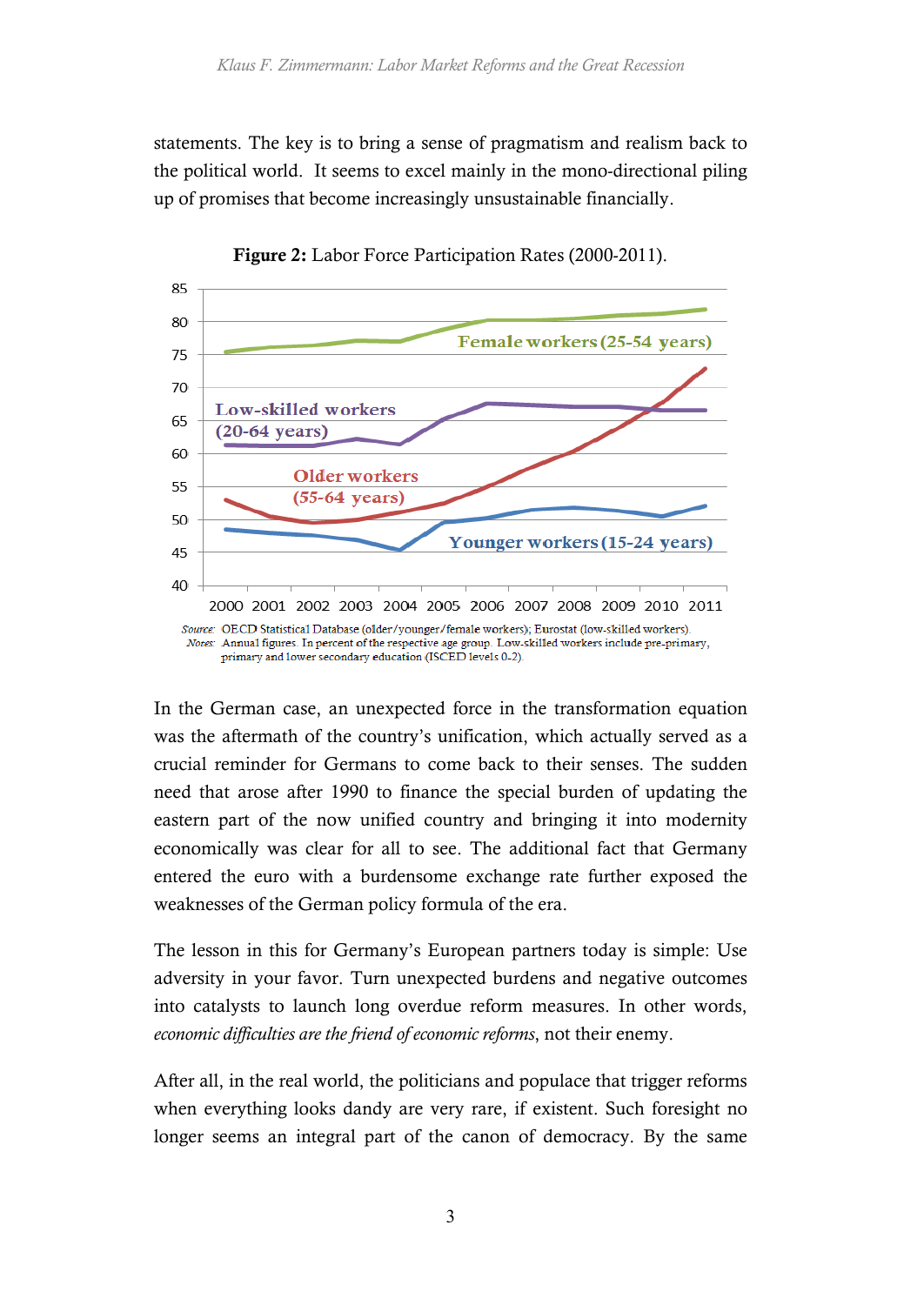token, that means that reforms must be triggered when the pressures are high.

When considering the development of unit labor costs in Figure 3, the reforms contributed to Germany regaining international competitiveness. Unit labor costs in Germany were persistently high for many years, but decreased after implementation of the reforms began in 2003. In contrast, unit labor costs increased continuously during the 2000s in, for example, the United States and the United Kingdom.



Figure 3: Unit Labor Costs in International Comparison (1990-2012).

*Notes:* OECD Index, base year 2000=100. Seasonal adjusted values (national currency).

Reforms must be triggered when the pressures are high—that is the lesson, for example, of the problems which today's Greece and Spain now have to cope with. These countries allowed wage increases that were largely aspirational, but not based on achievements in the real economy. Countries that grant themselves wage increases in the order of 30% over a short period of time, largely because they feel they now belong to the "European club," are doing themselves no favor. They drive up their labor unit costs to a level that makes them uncompetitive in international markets. For example, Spain's pay excesses became Turkish subcontractors' big opportunity.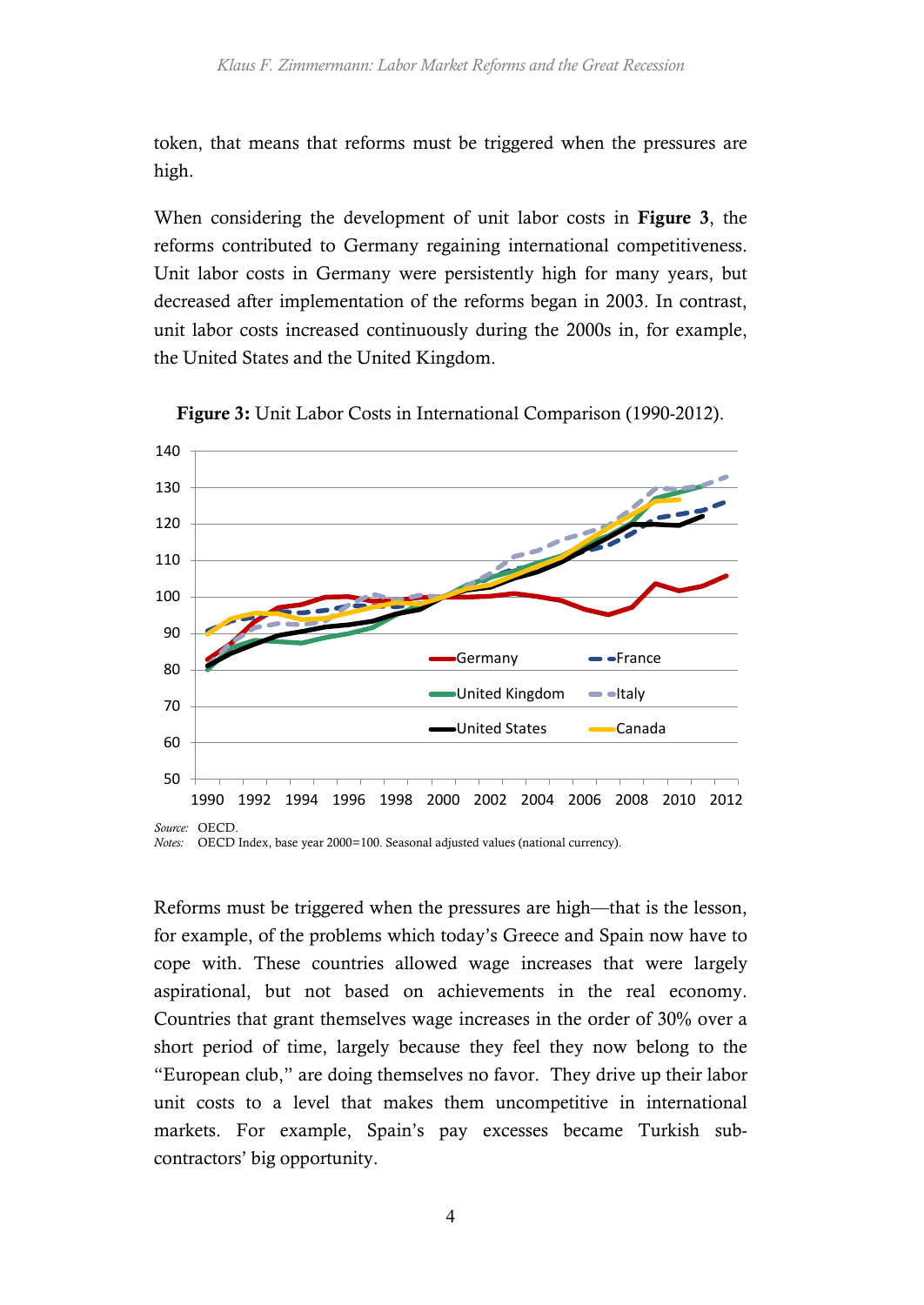Countries that engage in such strategies also accomplish something far more difficult to change in the future. They create a sense of expectation in their workforce and entire population that is bound to lead to great frustration and pain, given that the prevailing wage level is based on wishful economic thinking or unsustainable economic strategies.

Italy's case is different. Italian industry, especially the medium-sized businesses in the country's north, shares many attributes with Germany's export-oriented SMEs. But Italy did not have to sustain shock therapy in economic terms like Germany's unification. And Italian politics, by comparison to Germany's, is unfortunately frozen in time. Nobody seems capable or willing to transcend their own political camp's familiar positions. No political leader so far has really tried to transform the country's politics. Italy pays with a substantial rise in unemployment.

It is only logical under such circumstances that politics remains a zero-sum game. In economic terms, this results in an excruciatingly painful and saddening process of delaying reforms, whether by living off the proverbial "family silver," accounting gimmicks or other activities to massage corporate balance sheets.

Unless the required political will is mustered, then even the consideration of all the other elements of the German approach to labor market reforms is of little use. These reforms are never just a technical exercise, and always a matter of generating sufficient political will among politicians and in the population.

Consider the instrument of *flexible rules for working time management, whether via overtime and short-time work arrangements, time accounts or labor hoarding*. Any such scheme, as successful as it has proven in German labor market practice, *requires a sense of common interests among employers, employees and unions*. Only because this sense of common interests was present in Germany, for example, short-time work could be used on such a massive scale as displayed in Figure 4 (see also Brenke et al., 2013).

In the real world, a solid level of social cohesion is required in order to control critical determinants of economic success, such as unit labor costs. As long as certain domestic constituencies or lobbies believe that they can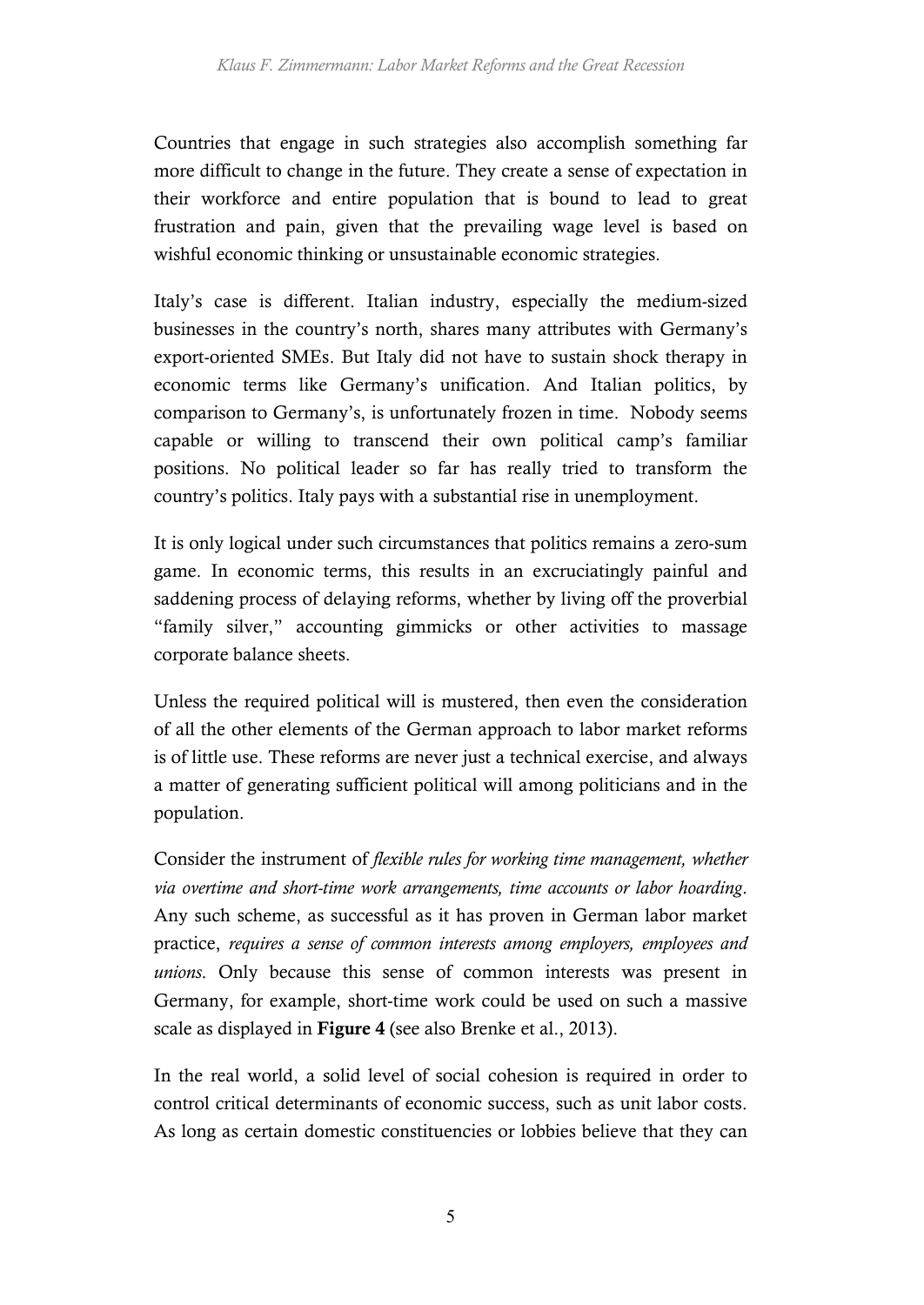game the system and get away with it, successful economic and labor market reforms are not just imperiled, but made impossible.



Figure 4: Stock of Short-time Workers (1991-2012).

Absent such an understanding of—pardon my use of another truism—"we are all sitting in the same boat," an economy is bound to have difficulties in today's ever more integrated global markets. That realization was certainly key in helping Germany to successfully escape the unemployment trap it was caught in for a couple of decades.

If and when this consensus does exist in a given country, then all the technical features of the German model, primarily *a reality-minded, incentiveoriented labor policy that is supported by effective program evaluation and evidence*, do indeed provide a useful roadmap to follow. But in the absence of a sense of common destiny, I do not believe that it is of much use to undertake labor market policies. They remain an abstraction and/or a losing proposition. Successful reform requires a fundamental reconsideration of politics as usual, i.e., the typical zero-sum games that are so often played out between two political camps.

Another key lesson from the German experience is to understand that reforms, once initiated, require *a long-term commitment to stay the course*. In

*Source:* Federal Employment Agency.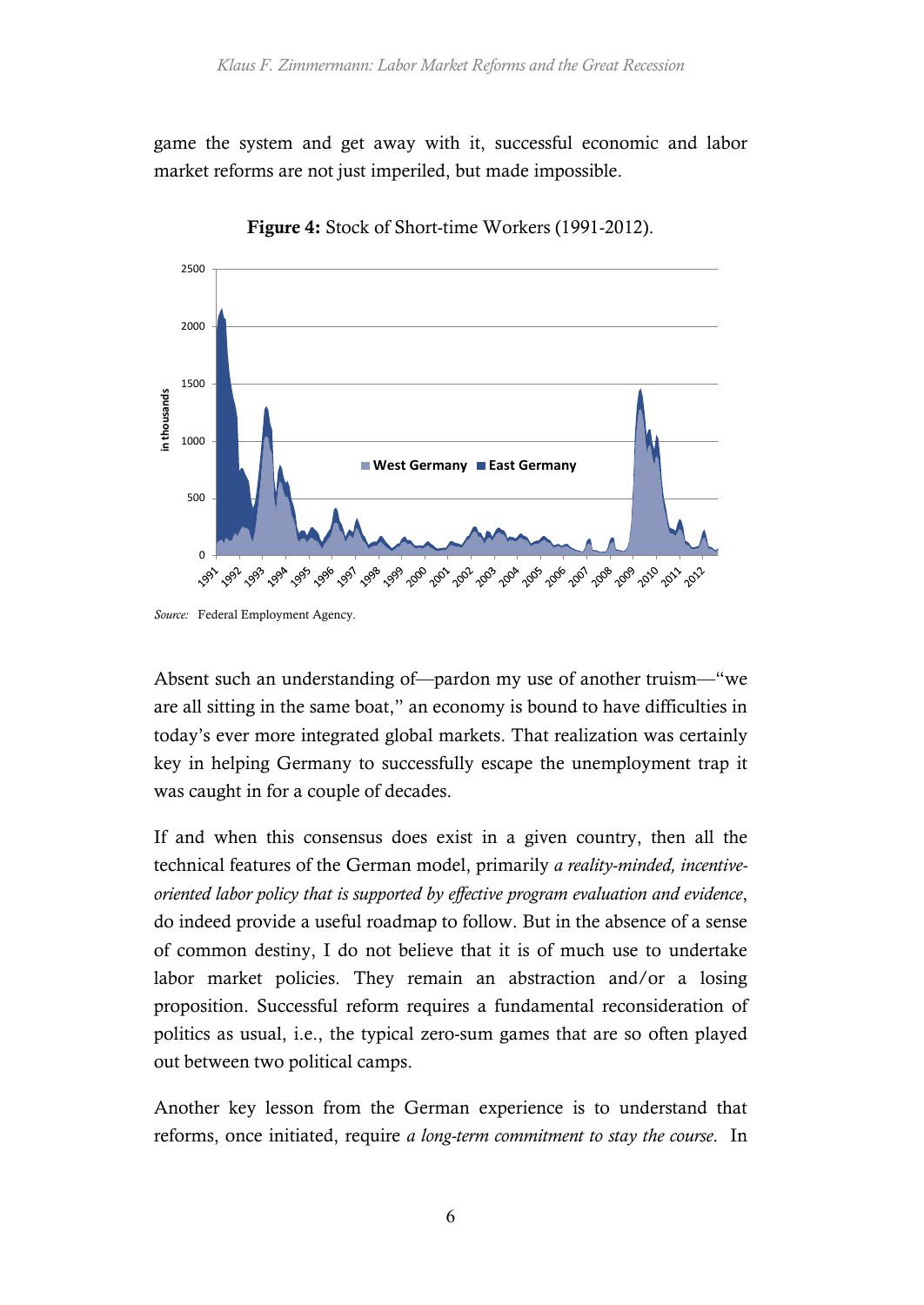the 1980s, the world learned about the J-curve effect with regard to trade policy. Simply put, it takes time for any reform measures (such as a lower exchange rate) to show up in a country's trade performance. Even more disconcerting is the fact that economic statistics, after labor market reforms are launched, get worse before they eventually get better.

Today, we see the very same J-curve effect play out in the sphere of labor markets (Zimmermann, 2012). That is part of the process which Spain and Greece are currently undergoing.

On the other hand, the required long-term commitment to the reforms is currently in danger in Germany. The popular myth is that the reforms created a growing low-wage sector with precarious jobs. The introduction of a statutory minimum wage thus appears as the "silver bullet" in the political sphere to combat this unintended side effect. However, who would actually be affected by—and potentially benefit from—a minimum wage of 8.50 Euro or 10 Euro, which are the values being currently discussed?

Figure 5 shows that actually only a small fraction of full-time employees would be affected. On the other hand, larger fractions of marginally employed, of pupils, students, pensioners and unemployed, of employees in jobs requiring no formal qualifications and of younger workers would be affected (Zimmermann, 2012).

As a result, even a relatively high minimum wage of 10 Euro would reduce income inequality only by 1 percent (Brenke and Müller, 2013). There are a number of reasons why this is the case. Low-wage employees are not concentrated in poor households, but are rather distributed along the net household income distribution. Many are secondary earners contributing additional income to relatively rich households. Hence, the effects of a minimum wage would be cushioned by the tax and transfer system as many low-wage earners face high marginal tax rates. Effects on income inequality would then be even lower assuming that a minimum wage increases the risk of becoming unemployed for the individuals who are affected. The youth unemployment consequences of the minimum wage are discussed by Cahuc et al. (2013) in the context of the French experience.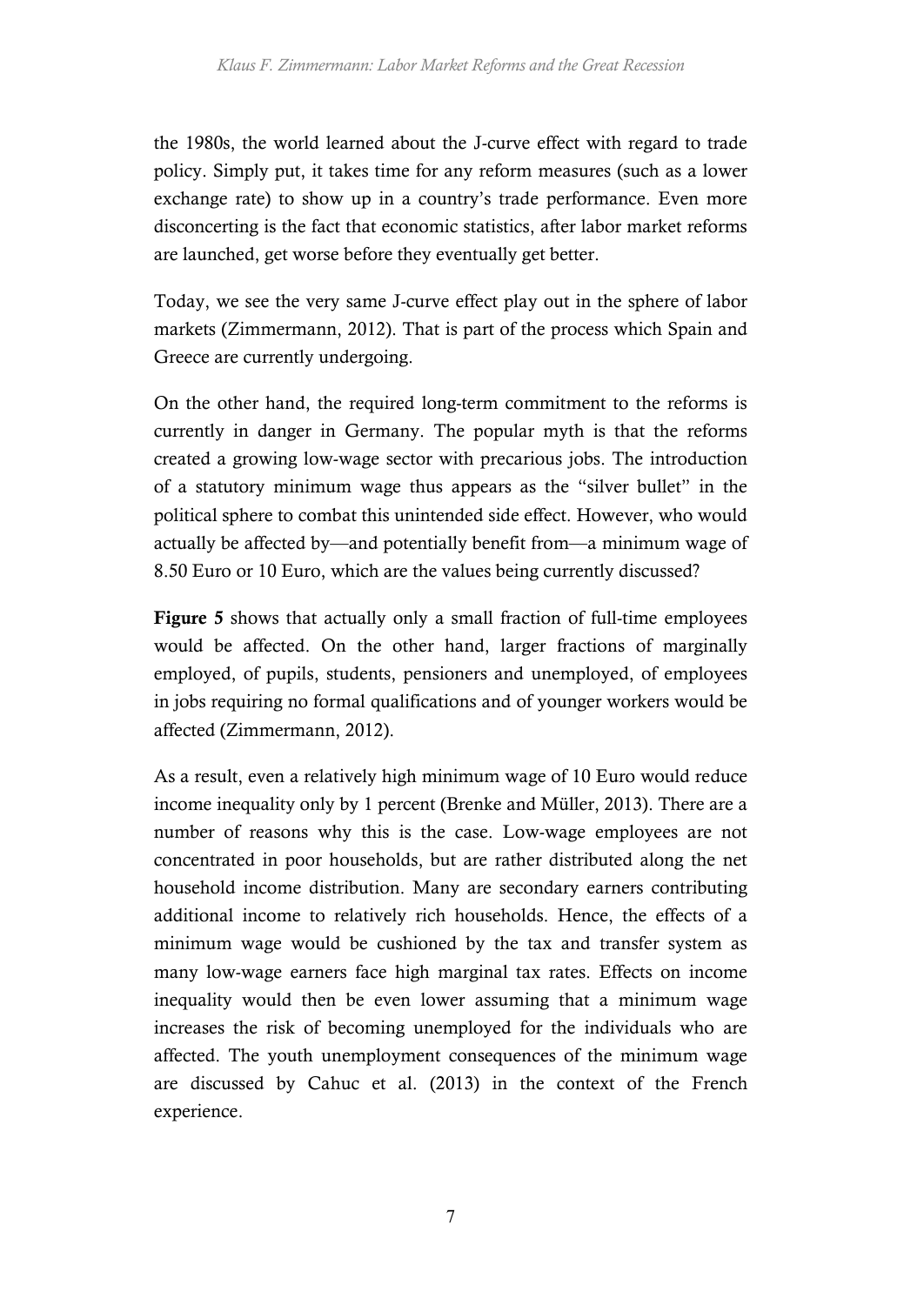

Figure 5: Low-wage Employees in Germany (2011).

Notes: In percent (excluding apprentices and persons in ALMP programs). The percentages refer to the total number of employed persons in the respective group. For example, 17 percent of all employed persons receive hourly wages below € 8.50, and 26 percent below € 10. Among full-time employees, these shares are 10 percent and 18 percent, respectively.

Source: Brenke und Müller (2013, Table 1), DIW Wochenbericht No. 39 (calculations based on GSOEP data)

Another popular myth in the German context is related to austerity. However, the German success story rather *combined structural labor market reforms with an absence of fiscal austerity*. Yes, you hear correctly—it's the absence, not the presence (as is so often argued) of austerity that ultimately led to success (see also Rinne and Zimmermann, 2013).

Although Figure 6 shows that the country has admittedly been on a very moderate growth path in terms of public spending since 2000, there were no broad-based spending cuts made for their own sake.

Rather, what was done in Germany is best understood as pruning adjustments to, and consolidation of, previous spending levels and programs. In practical terms, this meant that *ineffective labor market policies were abolished or their scope was substantially reduced* (Eichhorst and Zimmermann, 2007). This was the case, for example, with the so-called job creation schemes, which proved to create nothing more than a flash in the pan.

Government cannot really create jobs, at least not self-sustaining ones. Such schemes are now en vogue again, this time at the EU level and in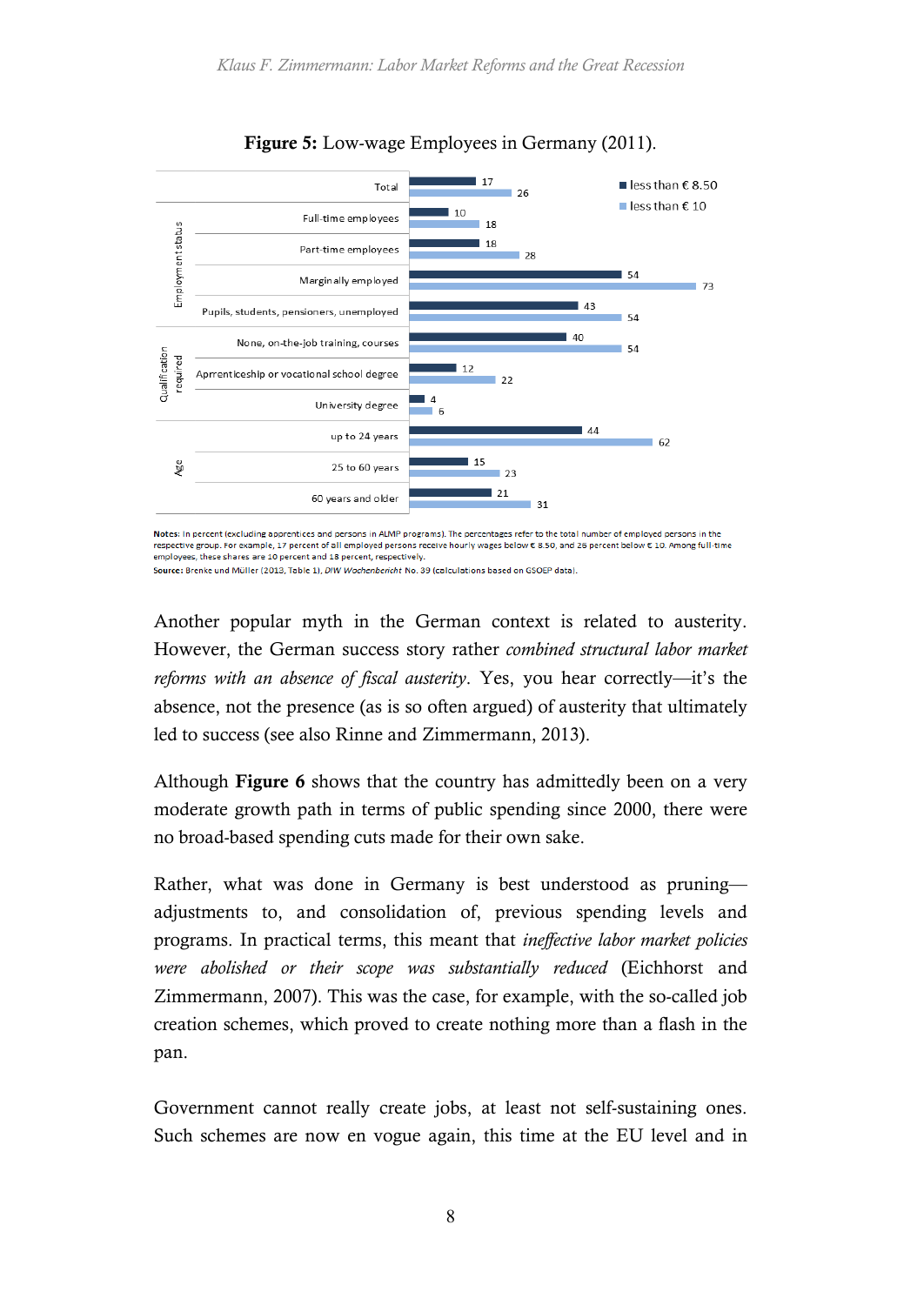order to combat youth unemployment. But as important as this goal is, this is not the correct strategy. Evidence-based policymaking and clear-cut empirical results tell Europe's leaders all they need to know about the futility of job creation schemes. In the end, they create a hope that is going to be sorely disappointed—which is the last thing young people need today.





Based on the recent German experience, what is far more promising than such broad-brushed efforts of throwing (ever scarcer) public money at the problem is *to engage in more surgical intervention measures, including job search assistance via placement in apprenticeship schemes and monitoring*.

Having said all that, it is clear that no magic solution exists to solve the underlying employment problem. If the German approach proves the validity of one concept, then it is to be *willing to experiment*, try new things and throw policy ideas that are obvious failures overboard.

With regard to specific ideas from the German experience in combatting unemployment, there are quite a few features that other countries could closely investigate at home. However, it is equally clear that there is no one-size-fits-all solution. Instead, models and approaches have to be developed for the specific country context.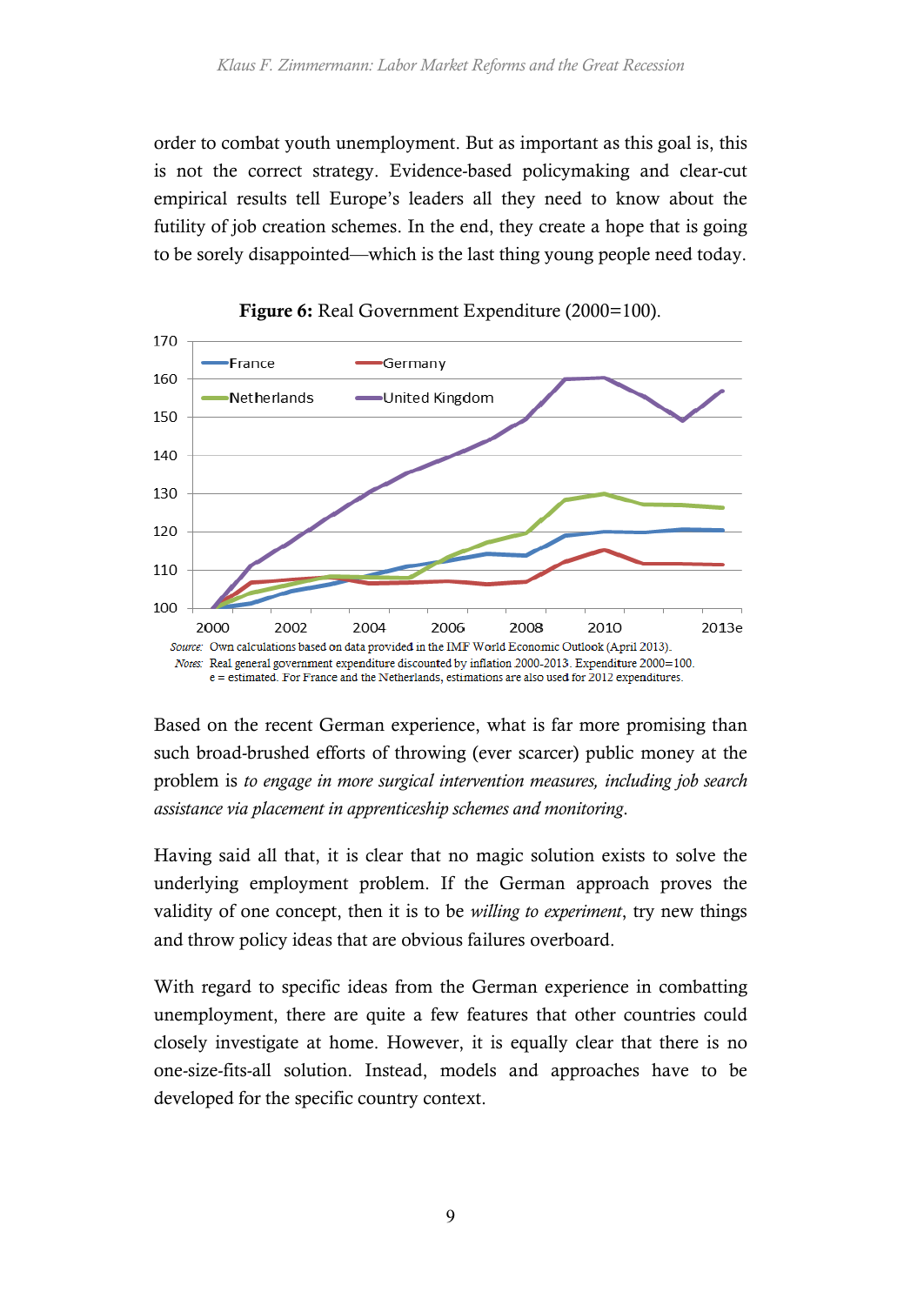The most successful strategy in this entire area is what a Scandinavian finance minister once described as a gigantic invitation to copy and steal from each other what works in other countries. That is the ultimate bottom line of evidence-based policymaking—and also of the German experience.

Germany did well because it was able, much to the surprise of many who saw—and see—the country as forever wedded to its traditions, to turn away from longstanding labor market, pension and social policy practices that no longer worked. To find a viable path to the future, one must be able to say goodbye to outdated parts of what constituted a successful policy mix in the past. Once the Germans abandoned their proclivity to think in terms of big, pie-in-the-sky designs, they were on to a winning formula.

The success of this "winning formula" is particularly remarkable in comparison with what was happening in other countries. Figure 7 compares the job openings rates and the long-term unemployment rates of Germany and the United States (using the American definition of longterm unemployment—individuals who are out of work for six months or longer—for both countries). Remarkably, the current situation in Germany is very similar to the one the United States faces today. This is even more surprising when considering that the two countries were at strikingly different starting points before the Great Recession.

Still, the consensus in the United States is that there is no reason to believe that the country's current long-term unemployment is structural; it is considered to be temporary. If so, one may argue that long-term unemployment in Germany has reached an internationally acceptable level.

As it happens, *modern labor market research, with its method of counterfactual analysis*, proved to be extremely valuable for the practical implementation of the German labor market reforms. Thorough scientific evaluation of each reform step, widely considered an Anglo-Saxon practice, was completely unprecedented in the history of German policymaking. This allowed politicians to recognize undesired effects early enough to adjust the parameters of certain policy tools, or discontinue programs that had turned out to be ineffective. Efficiency-based assessments of the labor market policy toolset also led to a more effective allocation of public funds.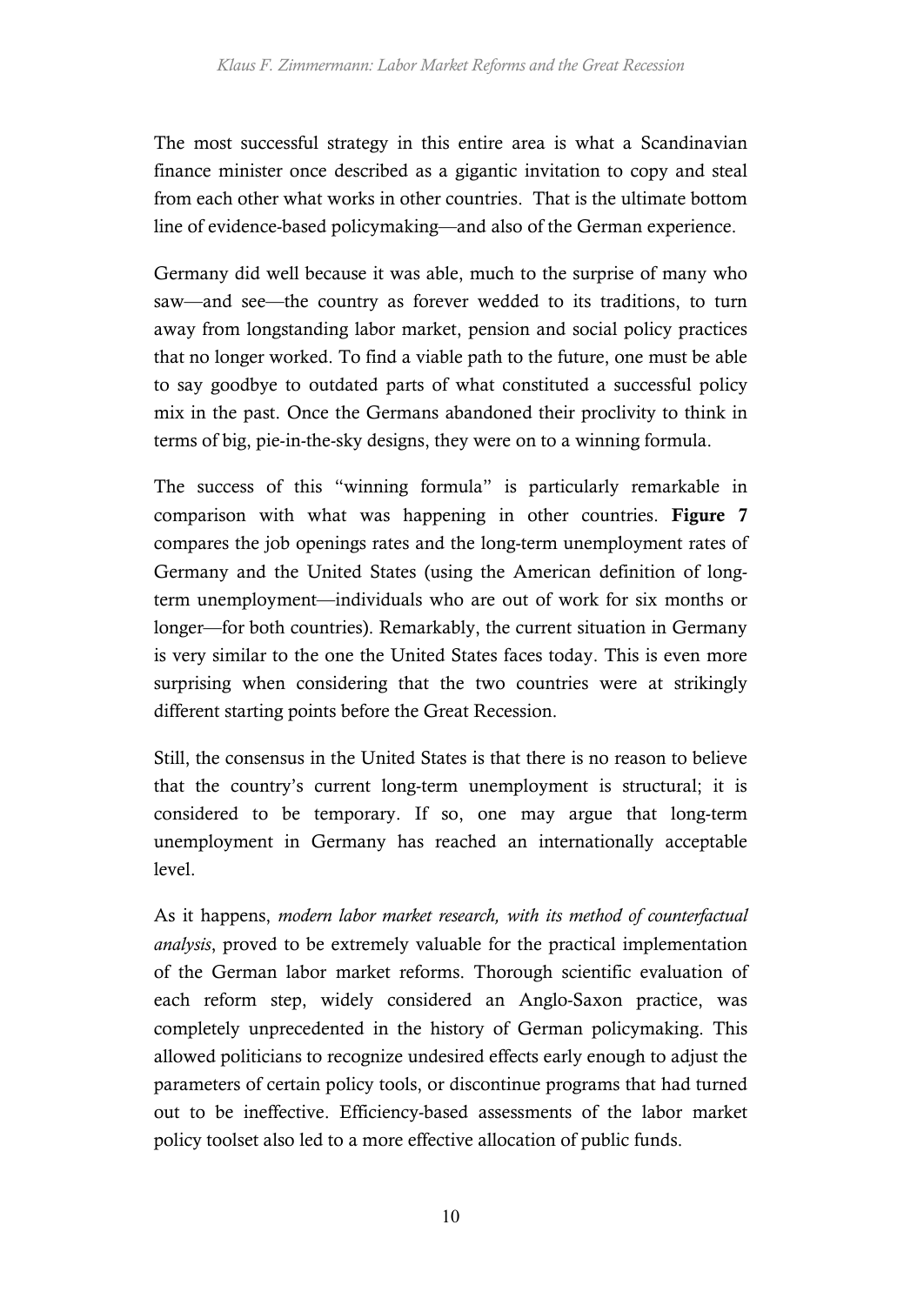

Figure 7: Job Openings and Long-Term Unemployment Rate (2005-2012).

The German experience suggests that any future-oriented blueprint has to place a greater emphasis on work incentives, individual responsibility and flexibility. Making that switch undoubtedly carries substantial political risks. It certainly did in Germany's case. Gerhard Schroeder lost power and his party, the SPD, split into two. But the country as a whole benefitted from his completely unexpected display of courage and commitment to transforming the country's society and economy in order to better prepare it for the future. To get there, Germany traveled through a veritable political minefield.

But what emerged in that process continues to have great practical relevance in today's Europe. "Benchmarking"—that is, comparing the effectiveness of certain policy approaches across borders—became an almost magic formula. It could indeed be argued that embracing this approach is key for Europe's future.

As a matter of fact, no continent should be better prepared to engage in benchmarking. No continent has a better established institution to drive such an agenda forward. The current problem isn't so much that Europe